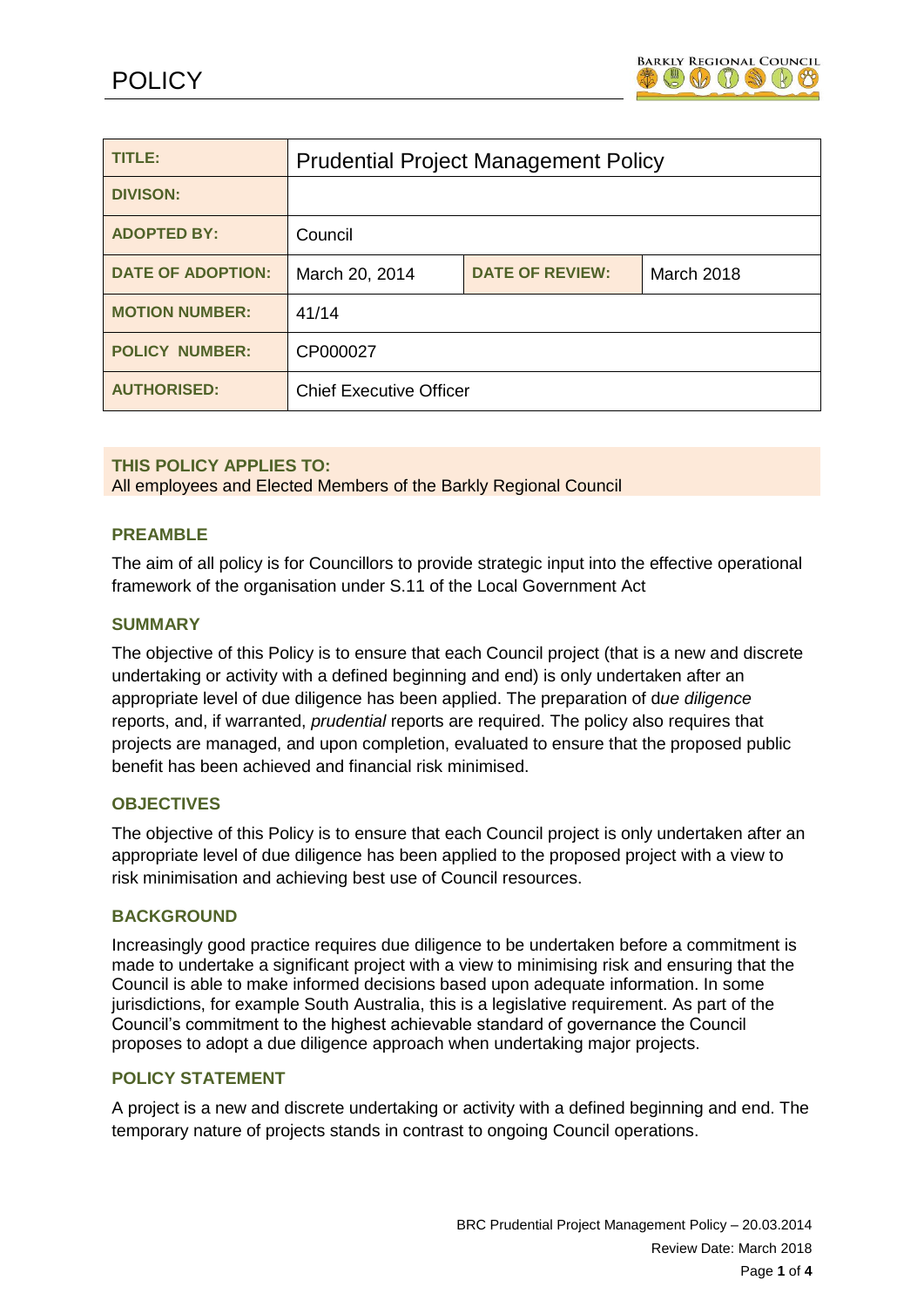The objective of this Policy is to ensure that each Council project is only undertaken after an appropriate level of due diligence has been applied to the proposed project, and that projects are managed, and upon completion, evaluated to ensure that the proposed public benefit has been achieved and financial risk minimised. The Policy applies to all Council projects regardless of size. It aims to ensure that the Council:

- Acts with due care, diligence and foresight;
- Identifies and manages risks associated with a project;
- Makes informed decisions based upon reliable, accurate and timely information; and
- Is properly accountable for the use of Council and other public resources.

When approval is requested for a specific proposed project the following information must be provided to the Council:

- The specific benefits or needs to be addressed by the proposed project;
- The expected whole-of-life costs of the proposed project: and
- The level of financial risk involved.

The Council must determine whether:

- Funding of the whole-of-life costs of the proposed project may require additional allocations beyond those already accommodated in Council's long-term financial plan;
- The proposed project may generate any additional financial risk for the Council.

Where the whole-of-life costs and the financial risks have been accounted for, no further action is necessary. However, where this is not the case, a *due diligence report* must be prepared.

# **Due Diligence Report**

This due diligence report will include, in relation to the proposed project:

- An analysis of the need or demand:
- Identification and quantification of the expected financial and other benefits;
- Identification and quantification of the likely whole-of-life financial and other costs, including staffing and project management costs;
- Assessment of the associated financial risks (including the financial risks of not proceeding or delaying the proposed project) and consideration of ways that risk can be managed and/or mitigated; and
- An evaluation that weighs up all of the factors above.

# **Prudential Report**

Where the Council intends to engage in any project (whether commercial or otherwise and including through a subsidiary or participation in a joint venture, trust, partnership or other similar body) and the expected expenditure by the council on the project over the ensuing five years is likely to exceed 20 per cent of the council's average annual operating expenses over the previous five financial years, or, where the expected capital cost of the project over the ensuing five years is likely to exceed \$2 million (indexed), and in any other case where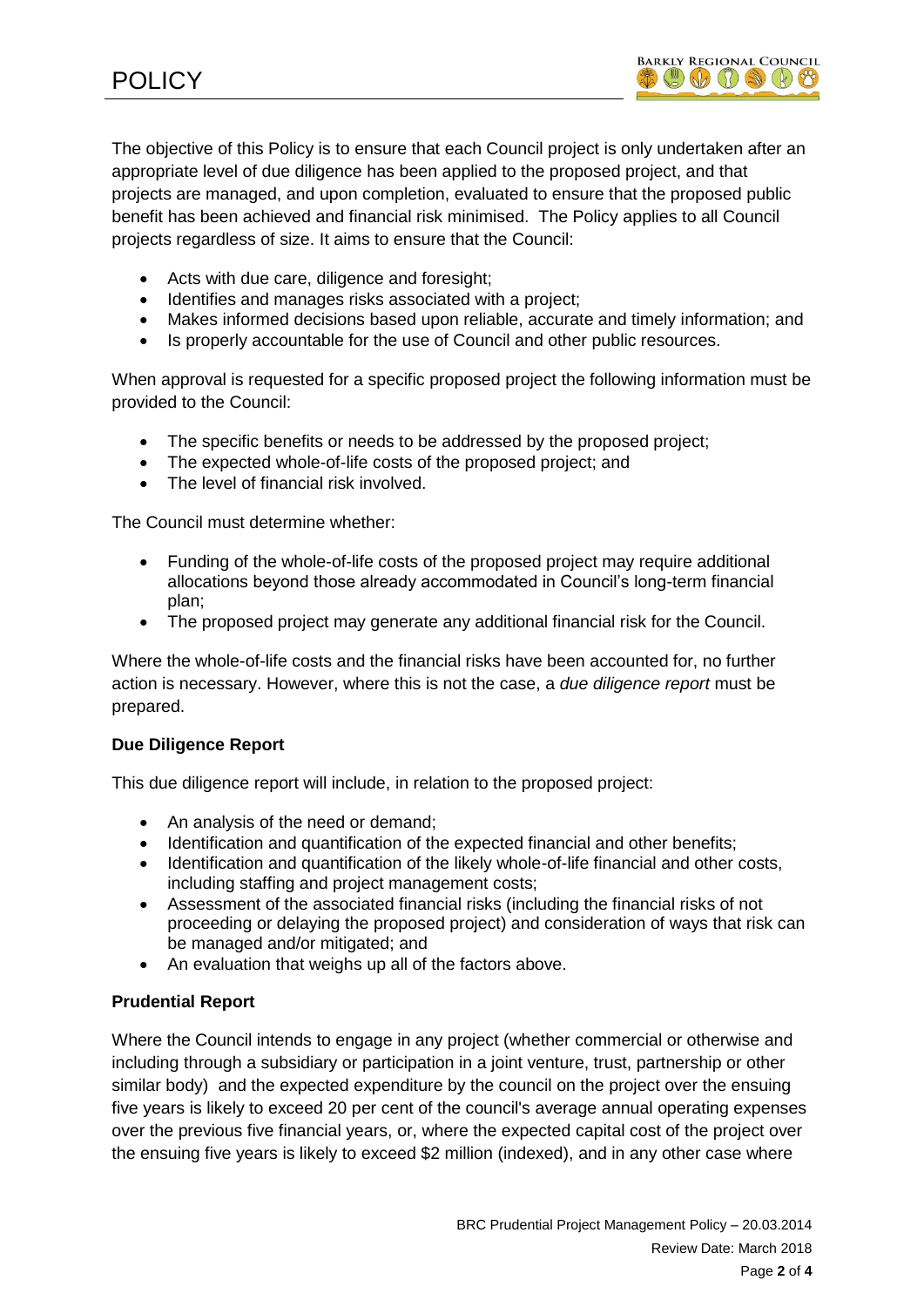

the Council considers it appropriate a full *prudential report* must be prepared for Council consideration by an independent, external party.

The following are issues are to be considered in a prudential report:

- (a) the relationship between the project and relevant strategic management plans;
- (b) the objectives of the Development Plan in the area where the project is to occur;
- (c) the expected contribution of the project to the economic development of the local area, the impact that the project may have on businesses carried on in the proximity and, if appropriate, how the project should be established in a way that ensures fair competition in the market place;
- (d) the level of consultation with the local community, including contact with persons who may be affected by the project and the representations that have been made by them, and the means by which the community can influence or contribute to the project or its outcomes;
- (e) if the project is intended to produce revenue, revenue projections and potential financial risks;
- (f) the recurrent and whole-of-life costs associated with the project including any costs arising out of proposed financial arrangements;
- (g) the financial viability of the project, and the short and longer term estimated net effect of the project on the financial position of the council;
- (h) any risks associated with the project, and the steps that can be taken to manage, reduce or eliminate those risks (including by the provision of periodic reports to the chief executive officer and to the council);
- (i) the most appropriate mechanisms or arrangements for carrying out the project.

A prudential report must be prepared by a person whom the council reasonably believes to be qualified to address issues set out above.

The fact that a project is to be undertaken in stages does not limit the requirement for a prudential report on the project as a whole.

A prudential report is not required in relation to road construction or maintenance, or drainage works.

# **Due Diligence during a Project**

After a decision has been made to commence a project, it will be managed according to the principles of due diligence to ensure that the project remains focussed upon the expected public benefits or needs that have been identified in the due diligence report and that financial risks identified in the due diligence report are managed appropriately.

# **Due Diligence after a Project**

After a project has been completed, it will be evaluated according to the principles of due diligence, to determine the extent to which the project has achieved the public benefits or